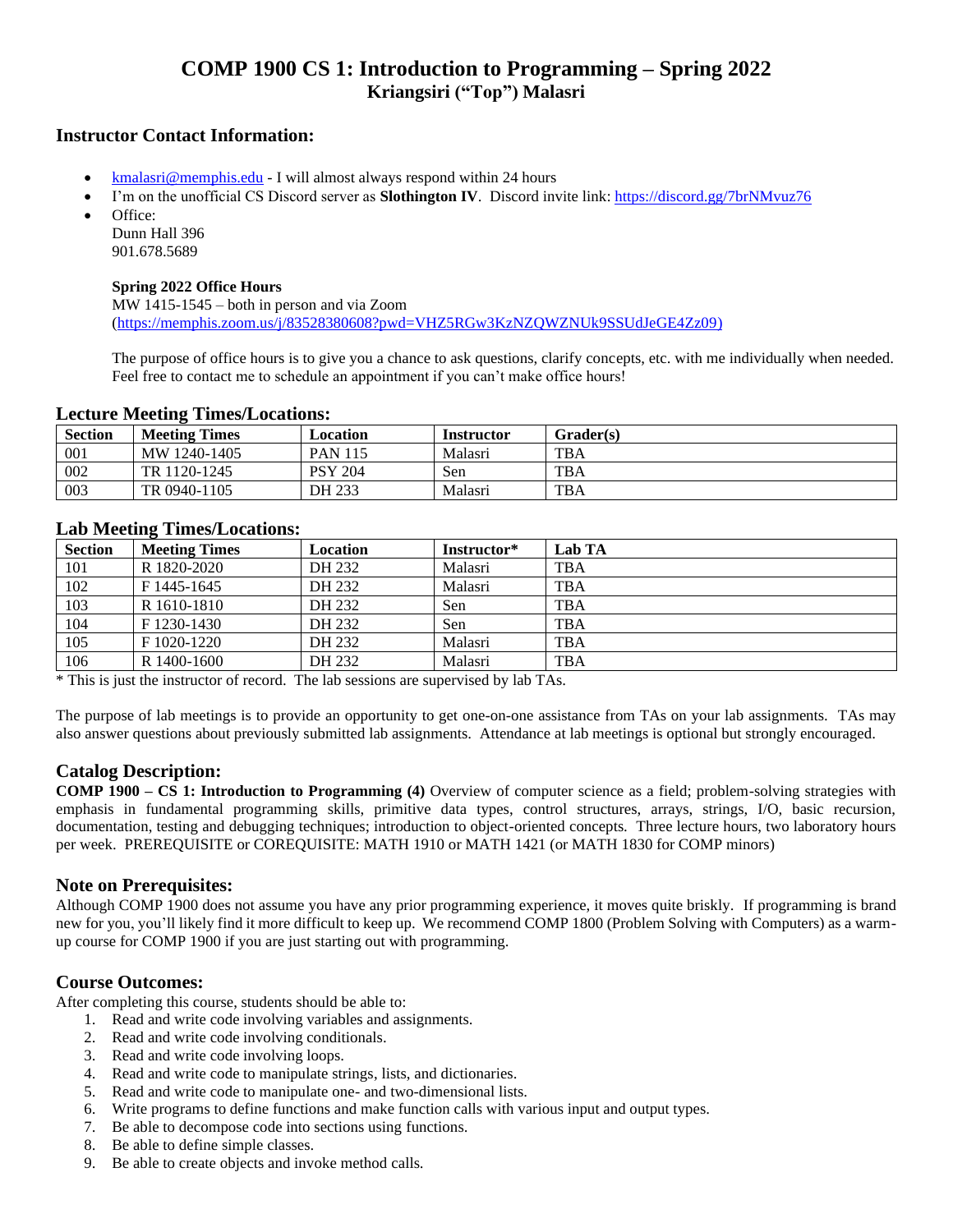## **Course Website:**

Course materials and grades will be posted to the Canvas system at<https://memphis.instructure.com/>

## **Required Text:**

Online text through zyBooks. A subscription costs \$77 and will last until May 19, 2022. Please sign up a[t https://learn.zybooks.com](https://learn.zybooks.com/) and use the registration code **MEMPHISCOMP1900MalasriSpring2022**. Some notes:

- *You must register using your memphis.edu email address*.
- If you're retaking the course or have otherwise subscribed to the zyBook previously, you may be eligible for a free or reducedcost subscription. Please email [support@zybooks.com](mailto:support@zybooks.com) to take advantage of this.

## **Additional Free Online Resources:**

- Official Python tutorial[: https://docs.python.org/3/tutorial/](https://docs.python.org/3/tutorial/)
- Educative:<https://www.educative.io/courses/learn-python-3-from-scratch>
- W3Schools:<https://www.w3schools.com/python/>
- CodingBat (interactive code practice):<https://codingbat.com/python>

#### **Evaluation:**

| Lecture Attendance and Classwork | $100$ pts                 |
|----------------------------------|---------------------------|
| zyBook Assignments               | $100$ pts                 |
| Lab Assignments                  | $300$ pts                 |
| <b>Ouizzes</b>                   | 225 pts (3 @ 75 pts each) |
| Final Exam (Comprehensive)       | $325$ pts                 |

Final grade: add up your point total and divide by 1000. Note that the highest possible percentage grade is 105% since the points add up to 1050. This gives you some built-in buffer in case your second cousin's ex-wife's brother-in-law has an event that forces you to miss an assignment, or a temporary zombie apocalypse happens to just your neighborhood, or whatever. *This also means I'll be strict about enforcing assignment deadlines. Please don't beg for late credit.*

Note that you receive a single combined grade for COMP 1900; there's *no* separate grade for the lab section unlike some science courses.

**Grading Scale:** Letter grades will be determined as follows:

**A+**: 96% and above; **A**: 90-95% **B+**: 87-89%; **B**: 81-86%; **B-**: 79-80% **C+**: 77-78%; **C**: 71-76%; **C-**: 69-70% **D+**: 67-68%; **D**: 60-66% **F**: Below 60%

#### **Assignments:**

This is a programming course, and the only way to get better at programming is to do a lot of it. There will be many assignments throughout the semester to give you hands-on practice. Altogether, assignments make up *about half your grade* for this course. You cannot pass unless you do them!

The assignments fall into several categories:

- 1. **Classwork** consists of simple problems to immediately reinforce what was covered during lecture. Attendance is also indirectly taken through classwork submissions. We will do at least one classwork assignment almost every lecture.
- 2. **zyBook assignments** are short exercises selected from the required textbook. These are done on your own, to further reinforce what was covered during lecture. There will be a zyBook assignment given most weeks. You should complete all **Participation** and **Challenge** activities from the assigned sections.
- 3. **Lab assignments** allow you to explore a topic more deeply and are more involved than the classwork and zyBook assignments.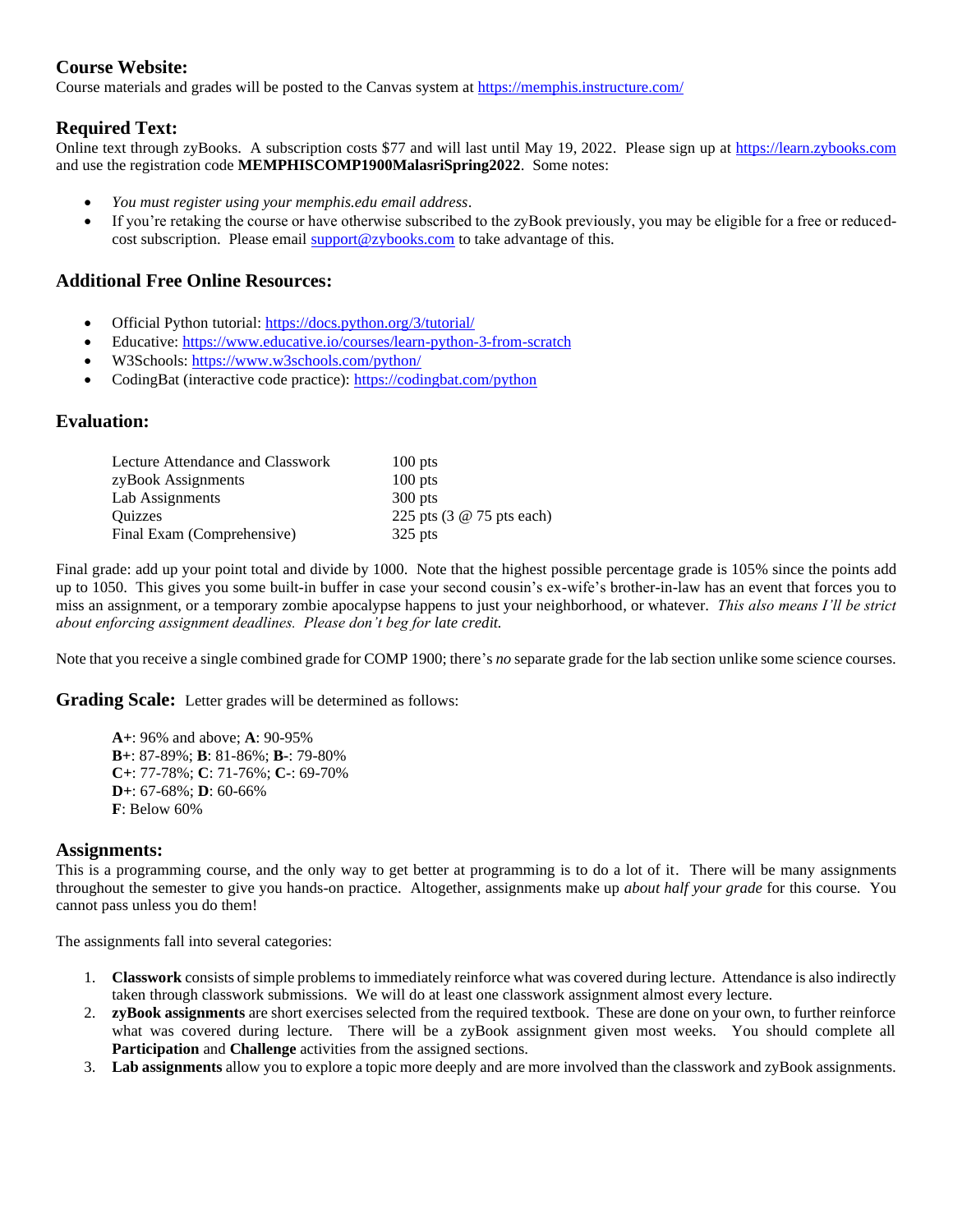## **Time Expectations:**

Programming definitely has a learning curve, and many people find this to be a demanding class. Most students should expect to spend 2-3 hours per week outside of class per hour of credit. Since this is a 4-hour class, that translates to *8-12 hours per week of work outside of class*. If you are unable or unwilling to devote this time, I strongly recommend that you postpone taking the course until you can. There is no substitute for hands-on experience to improve your programming skills!

## **Attendance:**

It is crucial that you attend class (both lecture and lab) regularly, especially if this is your first experience with computer programming. The class will keep building on itself and moves at a brisk pace, so you need to get a good handle on each concept soon after we discuss it. As mentioned above, *I will indirectly take attendance via classwork submissions*.

## **Late/Makeup Policy:**

All assignments are expected to be completed and turned in on schedule. Due dates will be clearly indicated for each assignment. Late assignments are NOT accepted except in extreme circumstances. Likewise, makeup quizzes and exams will be given only under extreme circumstances. *If you feel that your circumstances warrant a late work submission or a makeup quiz/exam, get in touch with me as soon as possible. Be prepared to show some kind of documented proof of your situation.*

## **Plagiarism/Cheating Policy:**

By the end of this course, you are expected to be a competent programmer. For this to happen, you need to get plenty of practice yourself. As such, *all grade items (unless specifically indicated otherwise) must be individual efforts*. Although you are welcome to work in study groups, NEVER submit any code that you did not write yourself.

Examples of ACCEPTABLE behavior:

- Discussing the general solution approach to an assignment with other students, then writing the code to solve the problem individually
- Using Internet resources to help with an assignment, then writing your own code that incorporates what you've learned

Examples of UNACCEPTABLE behavior:

- Submitting the same code as another student. Making trivial changes like changing variable names and/or order of functions does not hide this.
- Copying and pasting code that you found from the Internet
- Copying someone else's code during a quiz or exam

I have a zero-tolerance policy against cheating. Plagiarized code is very obvious. If I catch you submitting code that you did not write yourself, the first offense will result in a 0 for that grade item. Further offenses will possibly result in a failing grade in the entire course, and/or referral to the Office of Student Accountability for further disciplinary action. *Please don't put me in this situation.*

## **Getting Help:**

Although I expect your work for this class to be done individually, I encourage you to seek help if you get stuck:

- Contact me! I'm very willing to provide hints without giving away the solution. I can be reached via email, office hours, and/or Discord.
- Contact your lab TA. They are there to help you during lab sessions.
- Online tutoring: The UofM offers free online tutoring through the Educational Support Program (ESP): <https://www.memphis.edu/esp/onlinetutoring.php>

### **Miscellaneous Policies:**

Email - Please check your University of Memphis email account at least once a day, as that is my primary means of communicating with you outside of class.

Student Disabilities - If you have a disability that may require assistance or accommodations, or if you have any questions related to any accommodation for testing, note taking, reading, etc., please contact me as soon as possible. You must contact the Disability Resources for Students office (901.678.2880, [drs@memphis.edu,](mailto:drs@memphis.edu) [https://www.memphis.edu/drs/\)](https://www.memphis.edu/drs/) to officially request such accommodations / services.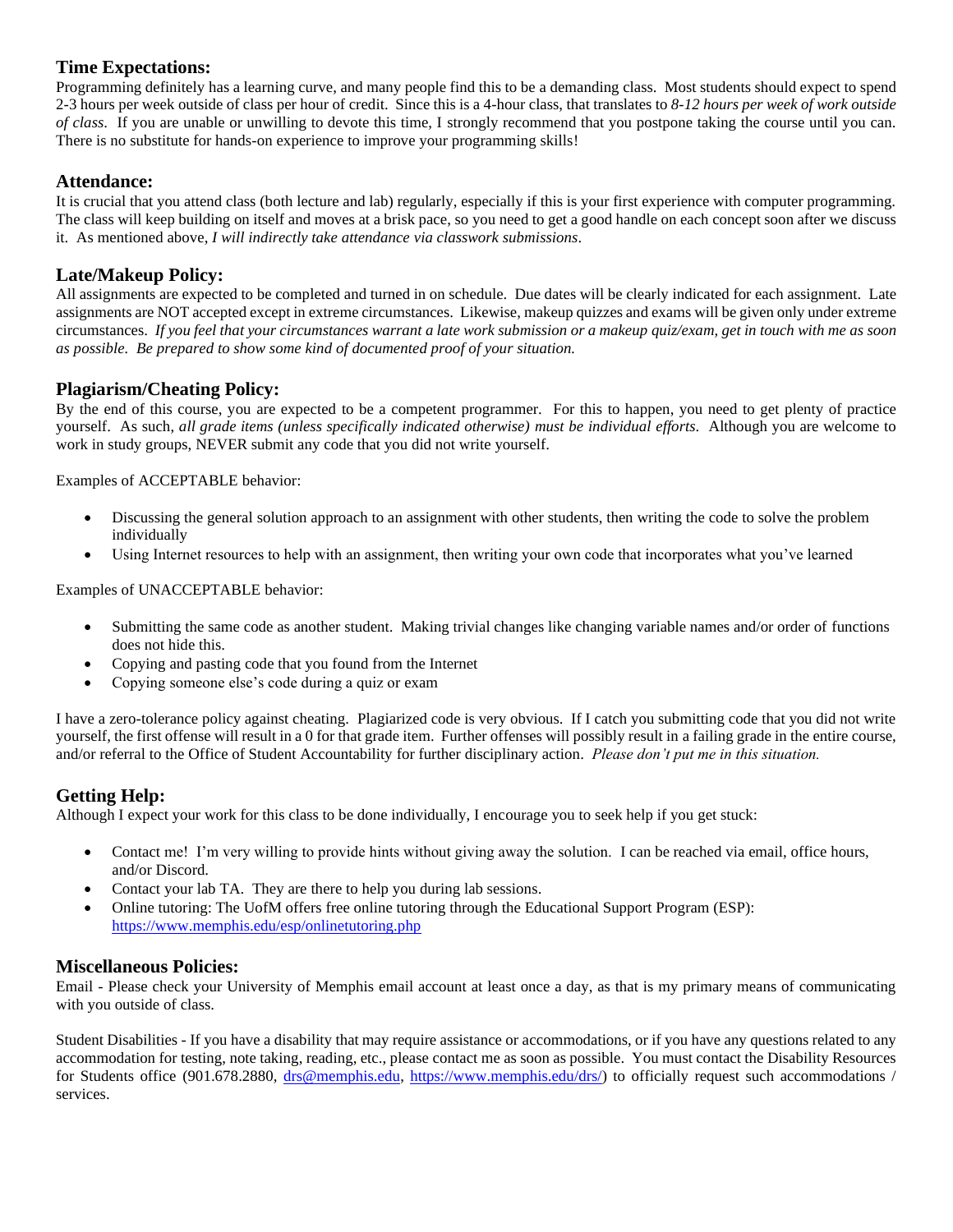## **COVID-19 Information:**

- Per university policy, *a mask is strongly recommended in all indoor settings*.
- Per university policy, *a COVID-19 vaccine is strongly encouraged*. More info and on-campus vaccination dates: <https://www.memphis.edu/coronavirusupdates/vaccination/index.php>
- If you are feeling symptoms, do not come to class. Get tested (the UofM offers free testing: [https://www.memphis.edu/coronavirusupdates/testing/index.php\)](https://www.memphis.edu/coronavirusupdates/testing/index.php) and quarantine if necessary. I will work with you to make up missed material.
- If you test positive for COVID-19, report it to the Dean of Students: <https://www.memphis.edu/coronavirusupdates/testing/notification.php>
- If it becomes necessary for me or the lab TAs to quarantine, we will hold class remotely via synchronous Zoom sessions for the duration of quarantine.
- Please refer t[o https://www.memphis.edu/coronavirusupdates/](https://www.memphis.edu/coronavirusupdates/) for more information and updates as the situation evolves.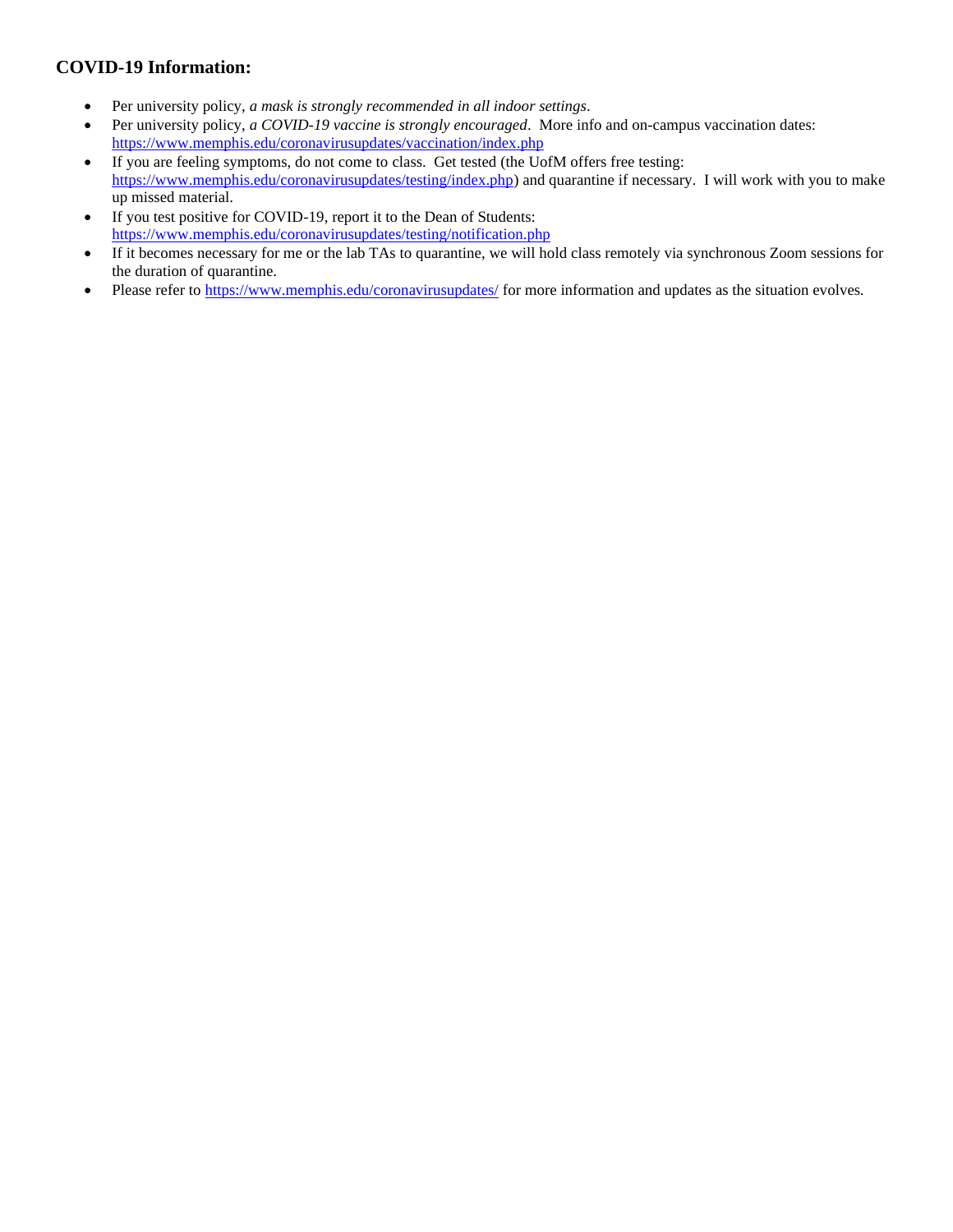## **Tentative Course Schedule (Section 003, TR 0940-1105):**

| <b>Date</b> | <b>Lecture Material</b>                                 | <b>Text</b> | <b>Quizzes</b>       | Labs                   |
|-------------|---------------------------------------------------------|-------------|----------------------|------------------------|
| 1/18        | Intro to computers and CS, number systems, first Python | Ch.1        |                      |                        |
| 1/20        | programs                                                |             |                      |                        |
| 1/25        | Variables and expressions                               | Ch. 2       |                      | Lab 1: Number systems, |
| 1/27        |                                                         |             |                      | basic programs         |
| 2/01        | <b>Types</b>                                            | Ch.3        |                      | Lab 2: Variables and   |
| 2/03        | Conditionals                                            | Ch.4        |                      | expressions            |
| 2/08        | Conditionals                                            | Ch.4        | <b>Quiz 1 (2/08)</b> |                        |
| 2/10        |                                                         |             |                      |                        |
| 2/15        | Conditionals                                            | Ch.4        |                      |                        |
| 2/17        | Loops                                                   | Ch. 5       |                      | Lab 3: Conditionals    |
| 2/22        |                                                         |             |                      |                        |
| 2/24        | Loops                                                   | Ch. 5       |                      | Lab 4: Loops           |
| 3/01        |                                                         |             | Quiz 2 (3/01)        |                        |
| 3/03        | Loops                                                   | Ch. 5       |                      | Lab 5: More loops      |
| 3/08        |                                                         |             |                      |                        |
| 3/10        | NO CLASS - Spring Break                                 |             |                      |                        |
| 3/15        | Loops                                                   | Ch. 5       |                      |                        |
| 3/17        | Functions                                               | Ch.6        |                      |                        |
| 3/22        | Functions                                               | Ch. 6       |                      |                        |
| 3/24        | Strings, lists, and dictionaries                        | Ch. 7-8     |                      | Lab 6: Functions       |
| 3/29        |                                                         |             |                      |                        |
| 3/31        | Strings, lists, and dictionaries                        | Ch. 7-8     |                      | Lab 7: Strings         |
| 4/05        |                                                         |             |                      | Lab 8: Lists and       |
| 4/07        | Strings, lists, and dictionaries                        | Ch. 7-8     |                      | dictionaries           |
| 4/12        | Strings, lists, and dictionaries                        | Ch. 7-8     | <b>Quiz 3 (4/12)</b> |                        |
| 4/14        | Intro to object-oriented programming concepts           | Ch.9        |                      |                        |
| 4/19        | Recursion                                               | Ch. 14      |                      |                        |
| 4/21        | Searching and sorting                                   | Ch. 16      |                      | Lab 9: OOP             |
| 4/26        | Review for final                                        |             |                      |                        |
| 4/28        | NO CLASS - Study Day                                    |             |                      |                        |

#### **FINAL EXAM (same classroom as lecture): Tuesday, May 3, 1030-1230**

## **Tentative Quiz and Exam Topics:**

- Quiz 1: Number systems, variables and expressions, types
- Quiz 2: Conditionals, basic loops
- Quiz 3: Functions, strings, lists, dictionaries
- Final Exam: Everything!